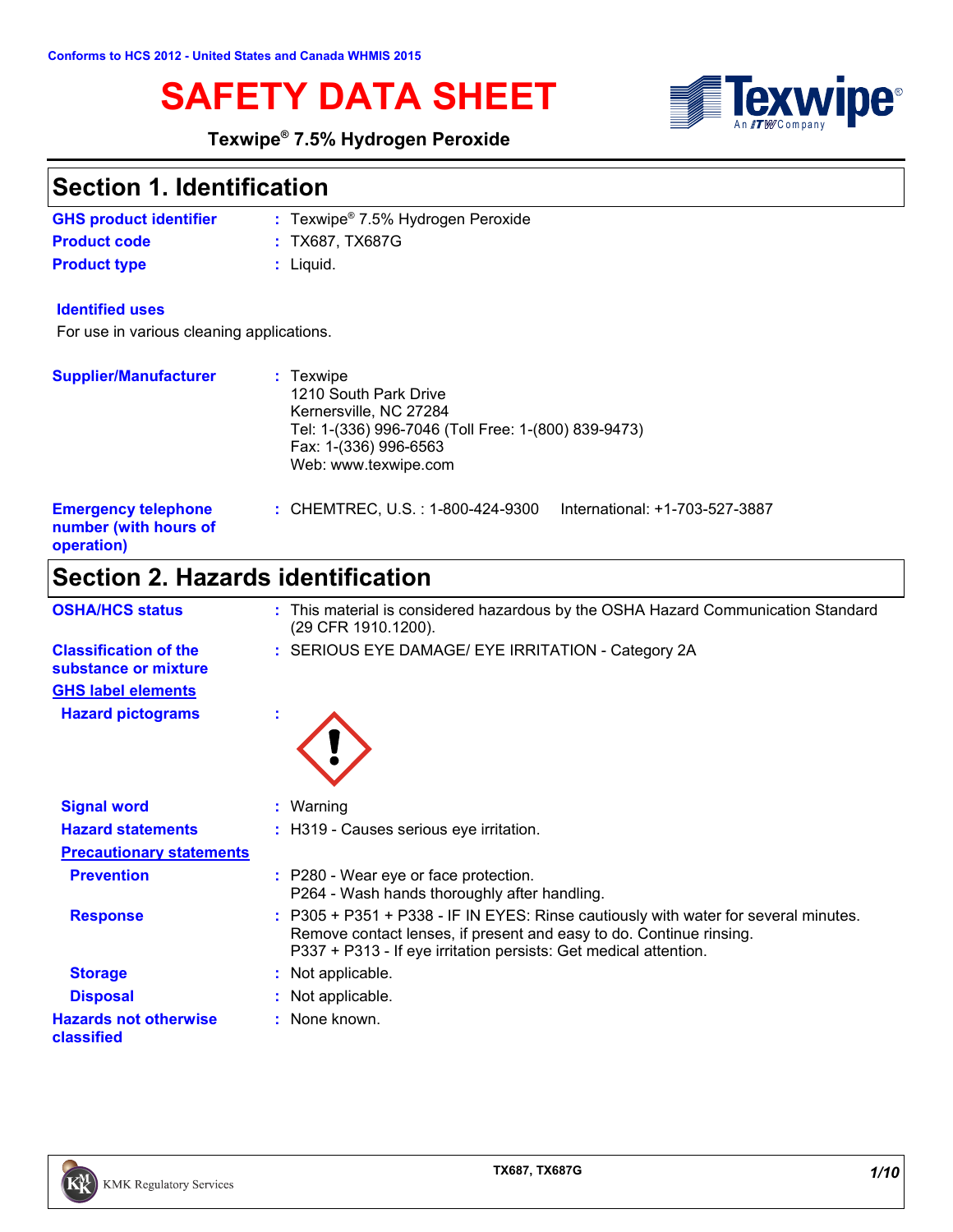

### **Section 3. Composition/information on ingredients**

**Substance/mixture :** Mixture

- 
- **Other means of identification**
- **:** Not available.
- Hydrogen peroxide 7722-84-1 **Ingredient name % CAS number**

**United States: The exact percentage (concentration) in the composition has been withheld as a trade secret in accordance with paragraph (i) of §1910.1200.**

**Canada: The exact percentage (concentration) in the composition has been withheld as a trade secret in accordance with the amended HPR as of April 2018.**

**There are no additional ingredients present which, within the current knowledge of the supplier and in the concentrations applicable, are classified as hazardous to health or the environment and hence require reporting in this section.**

**Occupational exposure limits, if available, are listed in Section 8.**

### **Section 4. First aid measures**

| <b>Description of necessary first aid measures</b> |                                                                                                                                                                                                                                                                                                                                                                                                                                                                                                                                                                                                                                                                                                                                                                                                                           |  |  |
|----------------------------------------------------|---------------------------------------------------------------------------------------------------------------------------------------------------------------------------------------------------------------------------------------------------------------------------------------------------------------------------------------------------------------------------------------------------------------------------------------------------------------------------------------------------------------------------------------------------------------------------------------------------------------------------------------------------------------------------------------------------------------------------------------------------------------------------------------------------------------------------|--|--|
| <b>Eye contact</b>                                 | : Immediately flush eyes with plenty of water, occasionally lifting the upper and lower<br>eyelids. Check for and remove any contact lenses. Continue to rinse for at least 20<br>minutes. Get medical attention.                                                                                                                                                                                                                                                                                                                                                                                                                                                                                                                                                                                                         |  |  |
| <b>Inhalation</b>                                  | : Remove victim to fresh air and keep at rest in a position comfortable for breathing. If not<br>breathing, if breathing is irregular or if respiratory arrest occurs, provide artificial<br>respiration or oxygen by trained personnel. It may be dangerous to the person providing<br>aid to give mouth-to-mouth resuscitation. Get medical attention if adverse health effects<br>persist or are severe. If unconscious, place in recovery position and get medical<br>attention immediately. Maintain an open airway. Loosen tight clothing such as a collar,<br>tie, belt or waistband.                                                                                                                                                                                                                              |  |  |
| <b>Skin contact</b>                                | : Flush contaminated skin with plenty of water. Get medical attention if symptoms occur.<br>Wash clothing before reuse. Clean shoes thoroughly before reuse.                                                                                                                                                                                                                                                                                                                                                                                                                                                                                                                                                                                                                                                              |  |  |
| <b>Ingestion</b>                                   | : Wash out mouth with water. Remove dentures if any. Remove victim to fresh air and<br>keep at rest in a position comfortable for breathing. If material has been swallowed and<br>the exposed person is conscious, give small quantities of water to drink. Stop if the<br>exposed person feels sick as vomiting may be dangerous. Do not induce vomiting<br>unless directed to do so by medical personnel. If vomiting occurs, the head should be<br>kept low so that vomit does not enter the lungs. Get medical attention if adverse health<br>effects persist or are severe. Never give anything by mouth to an unconscious person.<br>If unconscious, place in recovery position and get medical attention immediately.<br>Maintain an open airway. Loosen tight clothing such as a collar, tie, belt or waistband. |  |  |
| Most important symptoms/effects, acute and delayed |                                                                                                                                                                                                                                                                                                                                                                                                                                                                                                                                                                                                                                                                                                                                                                                                                           |  |  |
| <b>Potential acute health effects</b>              |                                                                                                                                                                                                                                                                                                                                                                                                                                                                                                                                                                                                                                                                                                                                                                                                                           |  |  |
| Eye contact                                        | : Causes serious eye irritation.                                                                                                                                                                                                                                                                                                                                                                                                                                                                                                                                                                                                                                                                                                                                                                                          |  |  |
|                                                    |                                                                                                                                                                                                                                                                                                                                                                                                                                                                                                                                                                                                                                                                                                                                                                                                                           |  |  |

**Inhalation :** No known significant effects or critical hazards. **Ingestion :** No known significant effects or critical hazards. **Skin contact :** No known significant effects or critical hazards.

### **Over-exposure signs/symptoms**

| <b>Eve contact</b> | : Adverse symptoms may include the following:<br>pain or irritation<br>watering<br>redness |
|--------------------|--------------------------------------------------------------------------------------------|
| <b>Inhalation</b>  | : No known significant effects or critical hazards.                                        |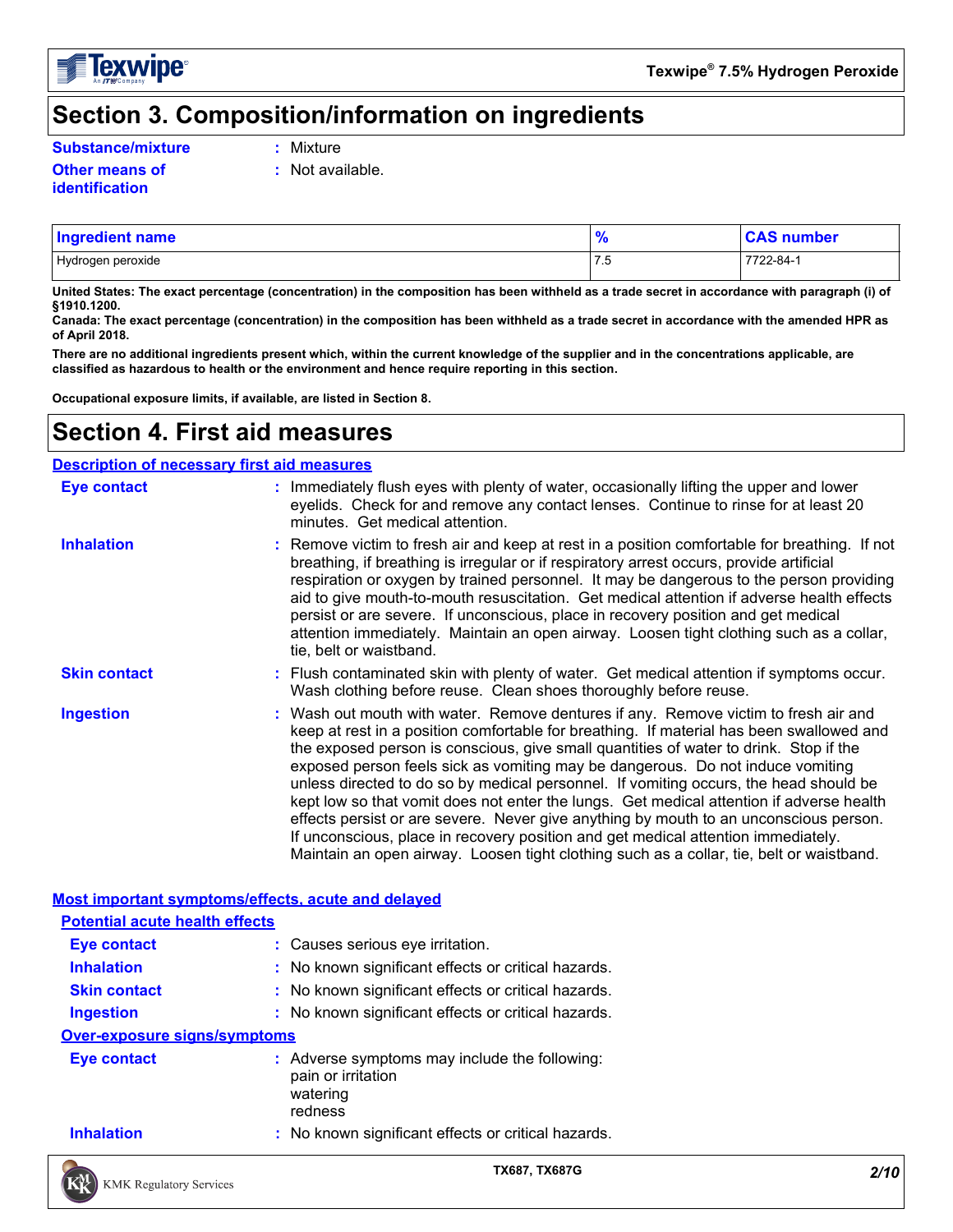

### **Section 4. First aid measures**

| <b>Skin contact</b> | : No known significant effects or critical hazards. |
|---------------------|-----------------------------------------------------|
| <b>Ingestion</b>    | : No known significant effects or critical hazards. |

**Protection of first-aiders :** No action shall be taken involving any personal risk or without suitable training. It may be dangerous to the person providing aid to give mouth-to-mouth resuscitation. **Notes to physician :** Treat symptomatically. Contact poison treatment specialist immediately if large quantities have been ingested or inhaled. **Specific treatments :** No specific treatment. **Indication of immediate medical attention and special treatment needed, if necessary**

**See toxicological information (Section 11)**

### **Section 5. Fire-fighting measures**

| <b>Extinguishing media</b>                               |                                                                                                                                                                                                     |
|----------------------------------------------------------|-----------------------------------------------------------------------------------------------------------------------------------------------------------------------------------------------------|
| <b>Suitable extinguishing</b><br>media                   | : Use an extinguishing agent suitable for the surrounding fire.                                                                                                                                     |
| <b>Unsuitable extinguishing</b><br>media                 | : None known.                                                                                                                                                                                       |
| <b>Specific hazards arising</b><br>from the chemical     | : No specific fire or explosion hazard.                                                                                                                                                             |
| <b>Hazardous thermal</b><br>decomposition products       | : No specific data.                                                                                                                                                                                 |
| <b>Special protective actions</b><br>for fire-fighters   | : Promptly isolate the scene by removing all persons from the vicinity of the incident if<br>there is a fire. No action shall be taken involving any personal risk or without suitable<br>training. |
| <b>Special protective</b><br>equipment for fire-fighters | Fire-fighters should wear appropriate protective equipment and self-contained breathing<br>apparatus (SCBA) with a full face-piece operated in positive pressure mode.                              |

### **Section 6. Accidental release measures**

**Personal precautions, protective equipment and emergency procedures**

| For non-emergency<br>personnel   | : No action shall be taken involving any personal risk or without suitable training.<br>Evacuate surrounding areas. Keep unnecessary and unprotected personnel from<br>entering. Do not touch or walk through spilled material. Avoid breathing vapor or mist.<br>Provide adequate ventilation. Wear appropriate respirator when ventilation is<br>inadequate. Put on appropriate personal protective equipment. |
|----------------------------------|------------------------------------------------------------------------------------------------------------------------------------------------------------------------------------------------------------------------------------------------------------------------------------------------------------------------------------------------------------------------------------------------------------------|
| For emergency responders         | If specialized clothing is required to deal with the spillage, take note of any information in<br>Section 8 on suitable and unsuitable materials. See also the information in "For non-<br>emergency personnel".                                                                                                                                                                                                 |
| <b>Environmental precautions</b> | Avoid dispersal of spilled material and runoff and contact with soil, waterways, drains<br>and sewers. Inform the relevant authorities if the product has caused environmental<br>pollution (sewers, waterways, soil or air).                                                                                                                                                                                    |

**Methods and materials for containment and cleaning up**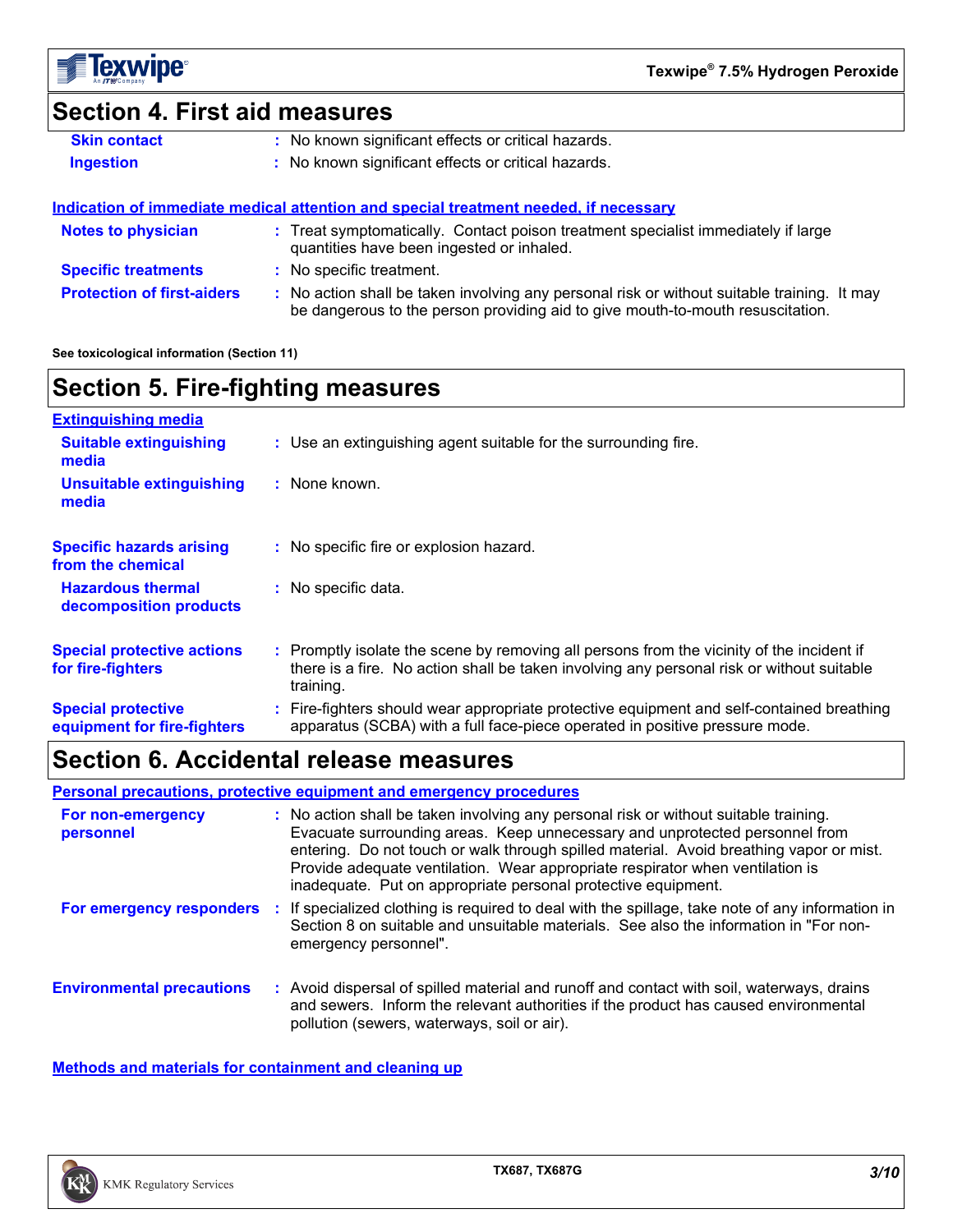

## **Section 6. Accidental release measures**

| <b>Small spill</b> | : Stop leak if without risk. Move containers from spill area. Dilute with water and mop up<br>if water-soluble. Alternatively, or if water-insoluble, absorb with an inert dry material and<br>place in an appropriate waste disposal container. Dispose of via a licensed waste<br>disposal contractor.                                                                                                                                                                                                                                                                                                                                                                                                     |
|--------------------|--------------------------------------------------------------------------------------------------------------------------------------------------------------------------------------------------------------------------------------------------------------------------------------------------------------------------------------------------------------------------------------------------------------------------------------------------------------------------------------------------------------------------------------------------------------------------------------------------------------------------------------------------------------------------------------------------------------|
| Large spill        | : Stop leak if without risk. Move containers from spill area. Approach release from<br>upwind. Prevent entry into sewers, water courses, basements or confined areas. Wash<br>spillages into an effluent treatment plant or proceed as follows. Contain and collect<br>spillage with non-combustible, absorbent material e.g. sand, earth, vermiculite or<br>diatomaceous earth and place in container for disposal according to local regulations<br>(see Section 13). Dispose of via a licensed waste disposal contractor. Contaminated<br>absorbent material may pose the same hazard as the spilled product. Note: see Section<br>1 for emergency contact information and Section 13 for waste disposal. |

### **Section 7. Handling and storage**

#### **Precautions for safe handling**

| <b>Protective measures</b>                                                | : Put on appropriate personal protective equipment (see Section 8). Do not ingest. Avoid<br>contact with eyes, skin and clothing. Avoid breathing vapor or mist. Keep in the original<br>container or an approved alternative made from a compatible material, kept tightly<br>closed when not in use. Empty containers retain product residue and can be hazardous.<br>Do not reuse container.                                                                                                                                                                                  |  |
|---------------------------------------------------------------------------|----------------------------------------------------------------------------------------------------------------------------------------------------------------------------------------------------------------------------------------------------------------------------------------------------------------------------------------------------------------------------------------------------------------------------------------------------------------------------------------------------------------------------------------------------------------------------------|--|
| <b>Advice on general</b><br>occupational hygiene                          | : Eating, drinking and smoking should be prohibited in areas where this material is<br>handled, stored and processed. Workers should wash hands and face before eating,<br>drinking and smoking. See also Section 8 for additional information on hygiene<br>measures.                                                                                                                                                                                                                                                                                                           |  |
| <b>Conditions for safe storage,</b><br>including any<br>incompatibilities | Store in accordance with local regulations. Store in original container protected from<br>direct sunlight in a dry, cool and well-ventilated area, away from incompatible materials<br>(see Section 10) and food and drink. Keep container tightly closed and sealed until<br>ready for use. Containers that have been opened must be carefully resealed and kept<br>upright to prevent leakage. Do not store in unlabeled containers. Use appropriate<br>containment to avoid environmental contamination. See Section 10 for incompatible<br>materials before handling or use. |  |

### **Section 8. Exposure controls/personal protection**

#### **Control parameters**

### **United States**

#### **Occupational exposure limits**

| <b>Ingredient name</b> | <b>Exposure limits</b>                                                                                                                                                                                                                                                                                                |
|------------------------|-----------------------------------------------------------------------------------------------------------------------------------------------------------------------------------------------------------------------------------------------------------------------------------------------------------------------|
| Hydrogen peroxide      | <b>ACGIH TLV (United States, 3/2017).</b><br>TWA: 1 ppm 8 hours.<br>TWA: $1.4 \text{ mg/m}^3$ 8 hours.<br>NIOSH REL (United States, 10/2016).<br>TWA: 1 ppm 10 hours.<br>TWA: $1.4 \text{ mg/m}^3$ 10 hours.<br><b>OSHA PEL (United States, 6/2016).</b><br>TWA: 1 ppm 8 hours.<br>TWA: $1.4 \text{ mg/m}^3$ 8 hours. |

#### **Canada**

**Occupational exposure limits**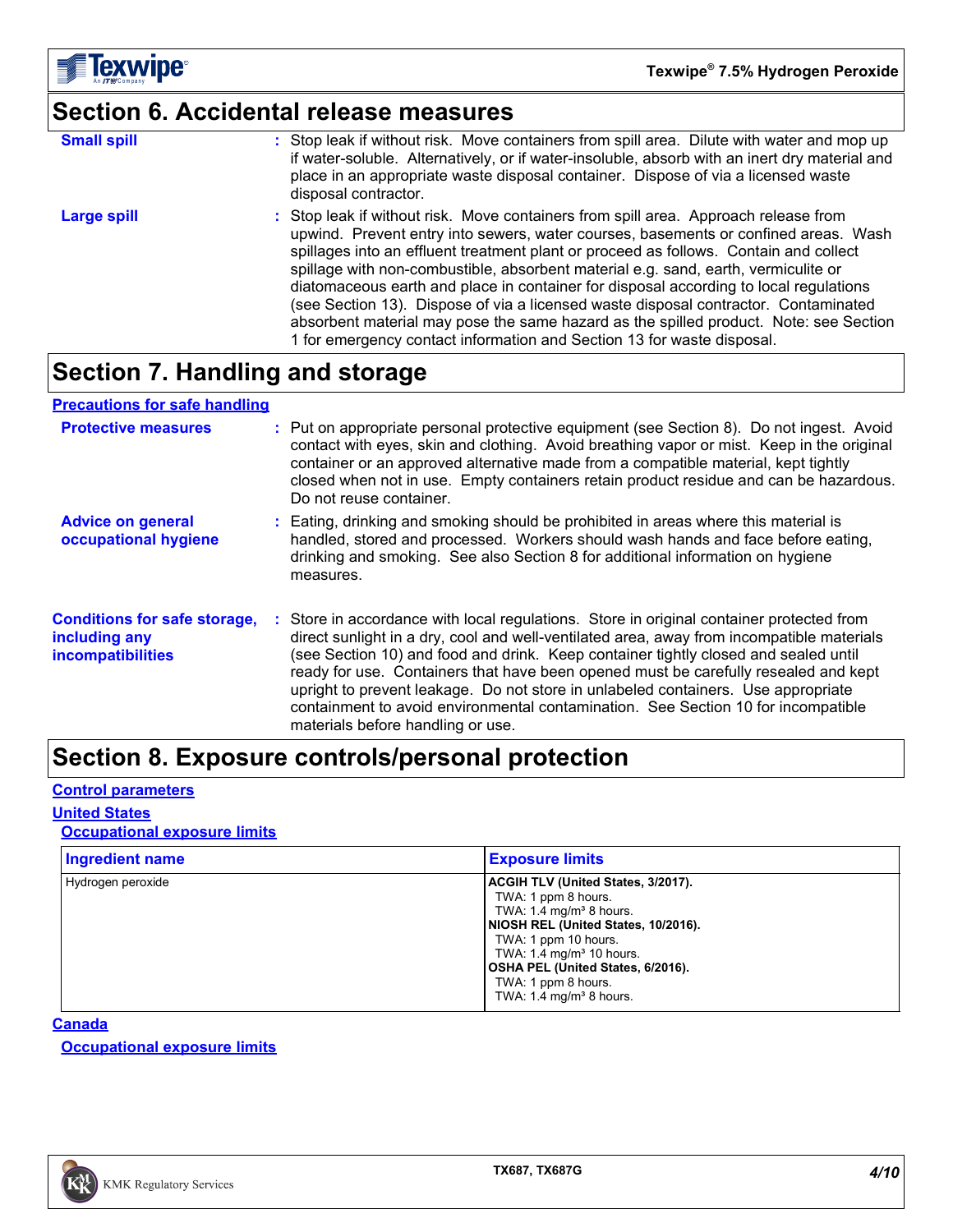**Texwipe**®

## **Section 8. Exposure controls/personal protection**

| <b>Ingredient name</b> | <b>Exposure limits</b>                                                                                                                                                                                                                                                                                                                                                                                                                                                       |
|------------------------|------------------------------------------------------------------------------------------------------------------------------------------------------------------------------------------------------------------------------------------------------------------------------------------------------------------------------------------------------------------------------------------------------------------------------------------------------------------------------|
| Hydrogen peroxide      | CA Alberta Provincial (Canada, 4/2009).<br>8 hrs OEL: 1 ppm 8 hours.<br>8 hrs OEL: 1.4 mg/m <sup>3</sup> 8 hours.<br>CA British Columbia Provincial (Canada, 6/2017).<br>TWA: 1 ppm 8 hours.<br>CA Ontario Provincial (Canada, 1/2018).<br>TWA: 1 ppm 8 hours.<br>CA Quebec Provincial (Canada, 1/2014).<br>TWAEV: 1 ppm 8 hours.<br>TWAEV: 1.4 mg/m <sup>3</sup> 8 hours.<br>CA Saskatchewan Provincial (Canada, 7/2013).<br>STEL: 2 ppm 15 minutes.<br>TWA: 1 ppm 8 hours. |

| <b>Appropriate engineering</b><br><b>controls</b> | : Good general ventilation should be sufficient to control worker exposure to airborne<br>contaminants.                                                                                                                                                                                                                                                                                                                                                                                                                                                                                                                |
|---------------------------------------------------|------------------------------------------------------------------------------------------------------------------------------------------------------------------------------------------------------------------------------------------------------------------------------------------------------------------------------------------------------------------------------------------------------------------------------------------------------------------------------------------------------------------------------------------------------------------------------------------------------------------------|
| <b>Environmental exposure</b><br><b>controls</b>  | : Emissions from ventilation or work process equipment should be checked to ensure<br>they comply with the requirements of environmental protection legislation.                                                                                                                                                                                                                                                                                                                                                                                                                                                       |
| <b>Individual protection measures</b>             |                                                                                                                                                                                                                                                                                                                                                                                                                                                                                                                                                                                                                        |
| <b>Hygiene measures</b>                           | : Wash hands, forearms and face thoroughly after handling chemical products, before<br>eating, smoking and using the lavatory and at the end of the working period.<br>Appropriate techniques should be used to remove potentially contaminated clothing.<br>Wash contaminated clothing before reusing. Ensure that eyewash stations and safety<br>showers are close to the workstation location.                                                                                                                                                                                                                      |
| <b>Eye/face protection</b>                        | : Safety eyewear complying with an approved standard should be used when a risk<br>assessment indicates this is necessary to avoid exposure to liquid splashes, mists,<br>gases or dusts. If contact is possible, the following protection should be worn, unless<br>the assessment indicates a higher degree of protection: chemical splash goggles.                                                                                                                                                                                                                                                                  |
| <b>Skin protection</b>                            |                                                                                                                                                                                                                                                                                                                                                                                                                                                                                                                                                                                                                        |
| <b>Hand protection</b>                            | : Chemical-resistant, impervious gloves complying with an approved standard should be<br>worn at all times when handling chemical products if a risk assessment indicates this is<br>necessary. Considering the parameters specified by the glove manufacturer, check<br>during use that the gloves are still retaining their protective properties. It should be<br>noted that the time to breakthrough for any glove material may be different for different<br>glove manufacturers. In the case of mixtures, consisting of several substances, the<br>protection time of the gloves cannot be accurately estimated. |
| <b>Body protection</b>                            | Personal protective equipment for the body should be selected based on the task being<br>performed and the risks involved and should be approved by a specialist before<br>handling this product.                                                                                                                                                                                                                                                                                                                                                                                                                      |
| <b>Other skin protection</b>                      | Appropriate footwear and any additional skin protection measures should be selected<br>based on the task being performed and the risks involved and should be approved by a<br>specialist before handling this product.                                                                                                                                                                                                                                                                                                                                                                                                |
| <b>Respiratory protection</b>                     | Based on the hazard and potential for exposure, select a respirator that meets the<br>t.<br>appropriate standard or certification. Respirators must be used according to a<br>respiratory protection program to ensure proper fitting, training, and other important<br>aspects of use.                                                                                                                                                                                                                                                                                                                                |
|                                                   |                                                                                                                                                                                                                                                                                                                                                                                                                                                                                                                                                                                                                        |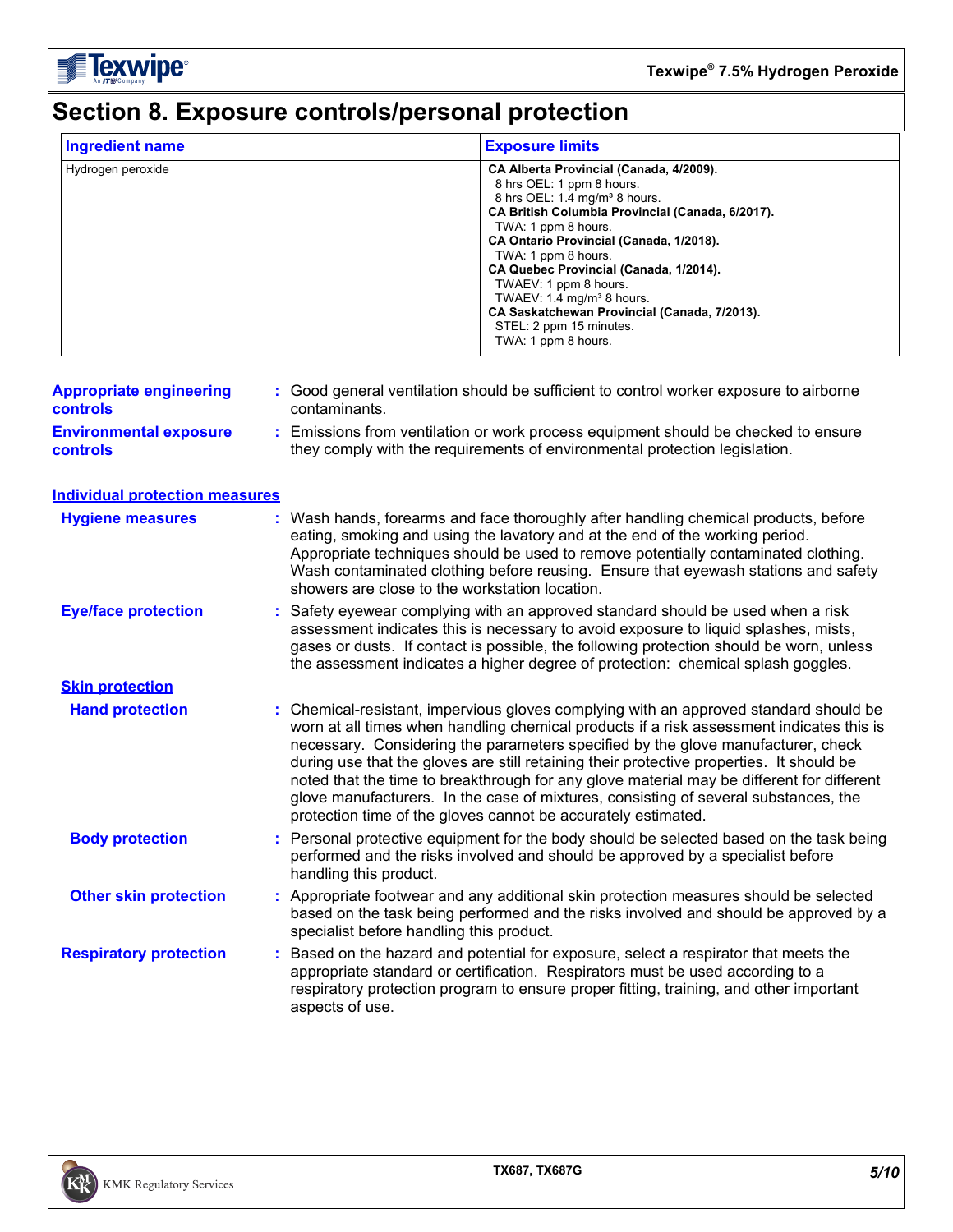

### **Section 9. Physical and chemical properties**

#### **Appearance**

| <b>Physical state</b>                             | : Liquid. [Clear.]                                                     |
|---------------------------------------------------|------------------------------------------------------------------------|
| <b>Color</b>                                      | : Colorless.                                                           |
| Odor                                              | : Burning.                                                             |
| <b>Odor threshold</b>                             | $:$ Not available.                                                     |
| pH                                                | : Not available.                                                       |
| <b>Melting point</b>                              | : Not available.                                                       |
| <b>Boiling point</b>                              | : Not available.                                                       |
| <b>Flash point</b>                                | : Not applicable.                                                      |
| <b>Evaporation rate</b>                           | : Not available.                                                       |
| <b>Flammability (solid, gas)</b>                  | : Not available.                                                       |
| Lower and upper explosive<br>(flammable) limits   | $:$ Not available.                                                     |
| <b>Vapor pressure</b>                             | $:$ Not available.                                                     |
| <b>Vapor density</b>                              | : Not available.                                                       |
| <b>Relative density</b>                           | : Not available.                                                       |
| <b>Solubility</b>                                 | : Easily soluble in the following materials: cold water and hot water. |
| <b>Partition coefficient: n-</b><br>octanol/water | : Not available.                                                       |
| <b>Auto-ignition temperature</b>                  | $:$ Not available.                                                     |
| <b>Decomposition temperature</b>                  | : Not available.                                                       |
| <b>Viscosity</b>                                  | : Not available.                                                       |
| Flow time (ISO 2431)                              | : Not available.                                                       |

### **Section 10. Stability and reactivity**

| <b>Reactivity</b>                            | : No specific test data related to reactivity available for this product or its ingredients.              |
|----------------------------------------------|-----------------------------------------------------------------------------------------------------------|
| <b>Chemical stability</b>                    | : The product is stable.                                                                                  |
| <b>Possibility of hazardous</b><br>reactions | : Under normal conditions of storage and use, hazardous reactions will not occur.                         |
| <b>Conditions to avoid</b>                   | : No specific data.                                                                                       |
| <b>Incompatible materials</b>                | : Slightly reactive or incompatible with the following materials: reducing materials.                     |
| <b>Hazardous decomposition</b><br>products   | : Under normal conditions of storage and use, hazardous decomposition products should<br>not be produced. |

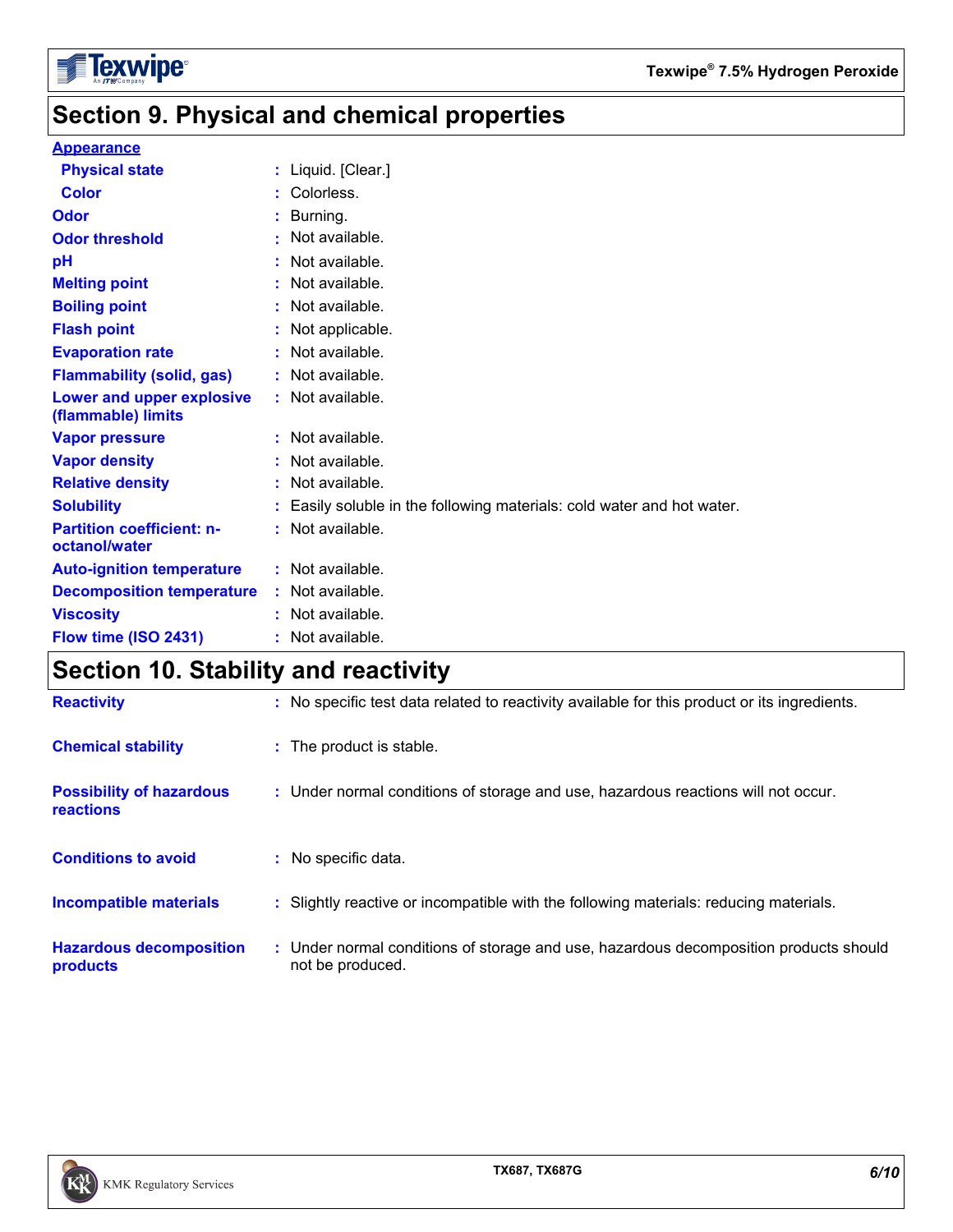

### **Section 11. Toxicological information**

#### **Information on toxicological effects**

#### **Acute toxicity**

There is no data available.

#### **Irritation/Corrosion**

| <b>Product/ingredient name</b> | <b>Result</b>          |                    | <b>Species</b> | <b>Score</b> | <b>Exposure</b> | <b>Observation</b> |
|--------------------------------|------------------------|--------------------|----------------|--------------|-----------------|--------------------|
| Hydrogen peroxide              | Eyes - Severe irritant |                    | Rabbit         |              | 1 $mg$          |                    |
| <b>Sensitization</b>           |                        |                    |                |              |                 |                    |
| There is no data available.    |                        |                    |                |              |                 |                    |
| <b>Mutagenicity</b>            |                        |                    |                |              |                 |                    |
| There is no data available.    |                        |                    |                |              |                 |                    |
| <b>Carcinogenicity</b>         |                        |                    |                |              |                 |                    |
| <b>Classification</b>          |                        |                    |                |              |                 |                    |
| Draduotlingradiant nama        | <b>OCUA</b>            | IADC<br><b>NTD</b> |                |              |                 |                    |

| <b>Product/ingredient name</b> | <b>OSHA</b> | <b>IARC</b> |  |
|--------------------------------|-------------|-------------|--|
| Hydrogen peroxide              |             |             |  |

#### **Reproductive toxicity**

There is no data available.

#### **Teratogenicity**

There is no data available.

#### **Specific target organ toxicity (single exposure)**

| <b>Name</b>       | <b>Category</b> | <b>Target organs</b>         |
|-------------------|-----------------|------------------------------|
| Hydrogen peroxide | Category 3      | Respiratory tract irritation |

#### **Specific target organ toxicity (repeated exposure)**

There is no data available.

#### **Aspiration hazard**

**routes of exposure**

There is no data available.

#### **Information on the likely :** Dermal contact. Eye contact. Ingestion.

**Potential acute health effects**

- 
- **Inhalation :** No known significant effects or critical hazards. **Skin contact :** No known significant effects or critical hazards. **Eye contact :** Causes serious eye irritation.
- **Ingestion :** No known significant effects or critical hazards.

|--|

| <b>Eye contact</b>  | : Adverse symptoms may include the following:<br>pain or irritation<br>watering<br>redness |
|---------------------|--------------------------------------------------------------------------------------------|
| <b>Inhalation</b>   | : No known significant effects or critical hazards.                                        |
| <b>Skin contact</b> | : No known significant effects or critical hazards.                                        |
| <b>Ingestion</b>    | : No known significant effects or critical hazards.                                        |

#### **Delayed and immediate effects and also chronic effects from short and long term exposure**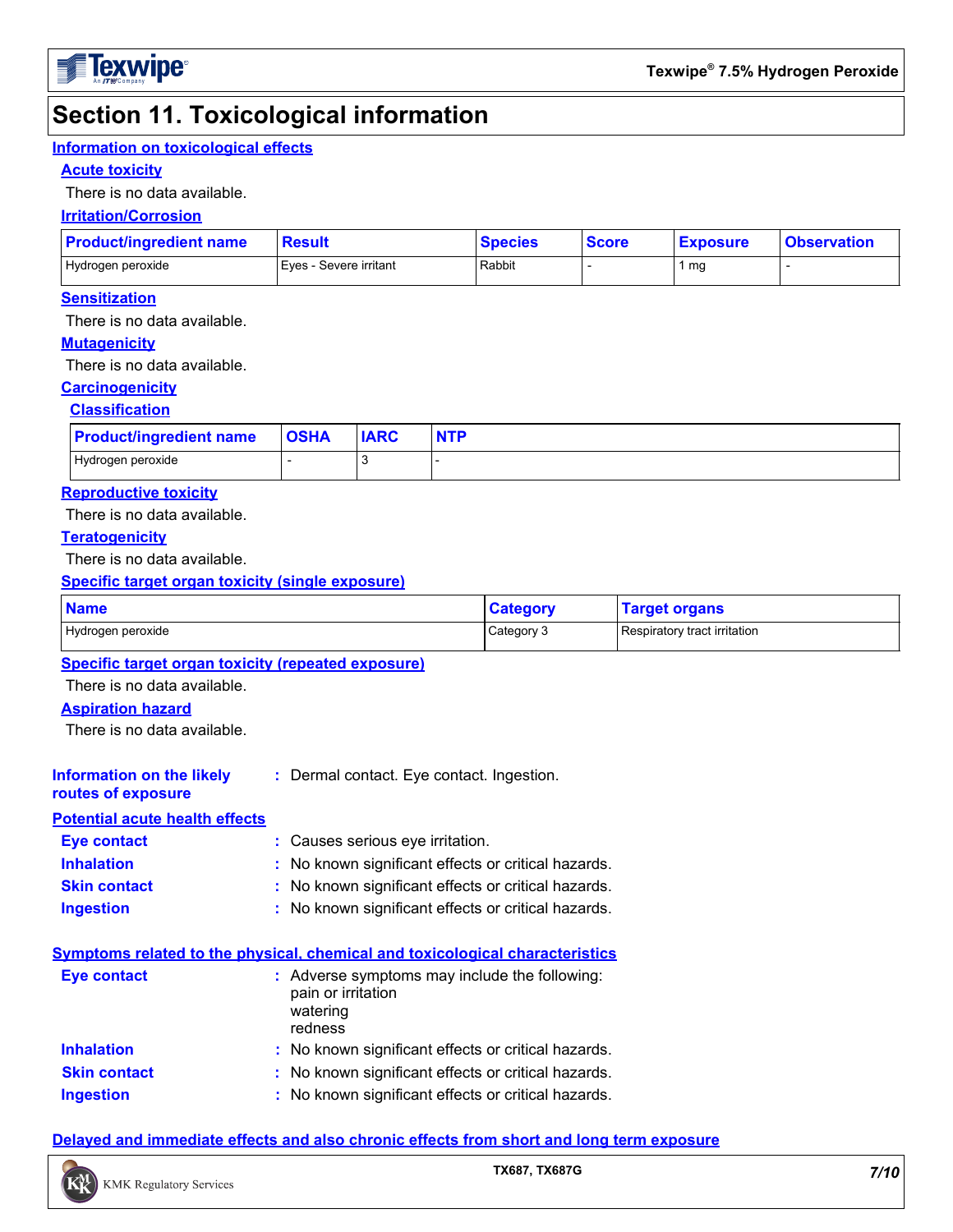

### **Section 11. Toxicological information**

| <b>Short term exposure</b>              |                                                     |
|-----------------------------------------|-----------------------------------------------------|
| <b>Potential immediate</b><br>effects   | : No known significant effects or critical hazards. |
| <b>Potential delayed effects</b>        | : No known significant effects or critical hazards. |
| <b>Long term exposure</b>               |                                                     |
| <b>Potential immediate</b><br>effects   | : No known significant effects or critical hazards. |
| <b>Potential delayed effects</b>        | : No known significant effects or critical hazards. |
| <b>Potential chronic health effects</b> |                                                     |
| <b>General</b>                          | : No known significant effects or critical hazards. |
| <b>Carcinogenicity</b>                  | : No known significant effects or critical hazards. |
| <b>Mutagenicity</b>                     | : No known significant effects or critical hazards. |
| <b>Teratogenicity</b>                   | : No known significant effects or critical hazards. |
| <b>Developmental effects</b>            | : No known significant effects or critical hazards. |
| <b>Fertility effects</b>                | : No known significant effects or critical hazards. |

#### **Numerical measures of toxicity**

| <b>Acute toxicity estimates</b> |                            |  |  |  |  |  |
|---------------------------------|----------------------------|--|--|--|--|--|
| <b>Route</b>                    | <b>ATE value</b>           |  |  |  |  |  |
| Oral<br>Inhalation (vapors)     | 6666.7 mg/kg<br>146.7 mg/L |  |  |  |  |  |

### **Section 12. Ecological information**

#### **Toxicity**

| <b>Product/ingredient name</b> | <b>Result</b>                      | <b>Species</b>                        | <b>Exposure</b> |
|--------------------------------|------------------------------------|---------------------------------------|-----------------|
| Hydrogen peroxide              | Acute EC50 24 ppm Fresh water      | Daphnia - Daphnia magna               | 48 hours        |
|                                | Acute LC50 93 ppm Fresh water      | <b>Fish - Oncorhynchus mykiss</b>     | 96 hours        |
|                                | Chronic NOEC 989.7 ppm Fresh water | Fish - Oncorhynchus tshawytscha - Egg | 43 days         |

#### **Persistence and degradability**

There is no data available.

#### **Bioaccumulative potential**

| <b>Product/ingredient name</b> | $\mathsf{LogP}_\mathsf{ow}$ | <b>BCF</b> | <b>Potential</b> |
|--------------------------------|-----------------------------|------------|------------------|
| Hydrogen peroxide              | $-1.36$                     |            | low              |

#### **Mobility in soil**

**Soil/water partition coefficient (KOC)**

**:** Not available.

**Other adverse effects** : No known significant effects or critical hazards.

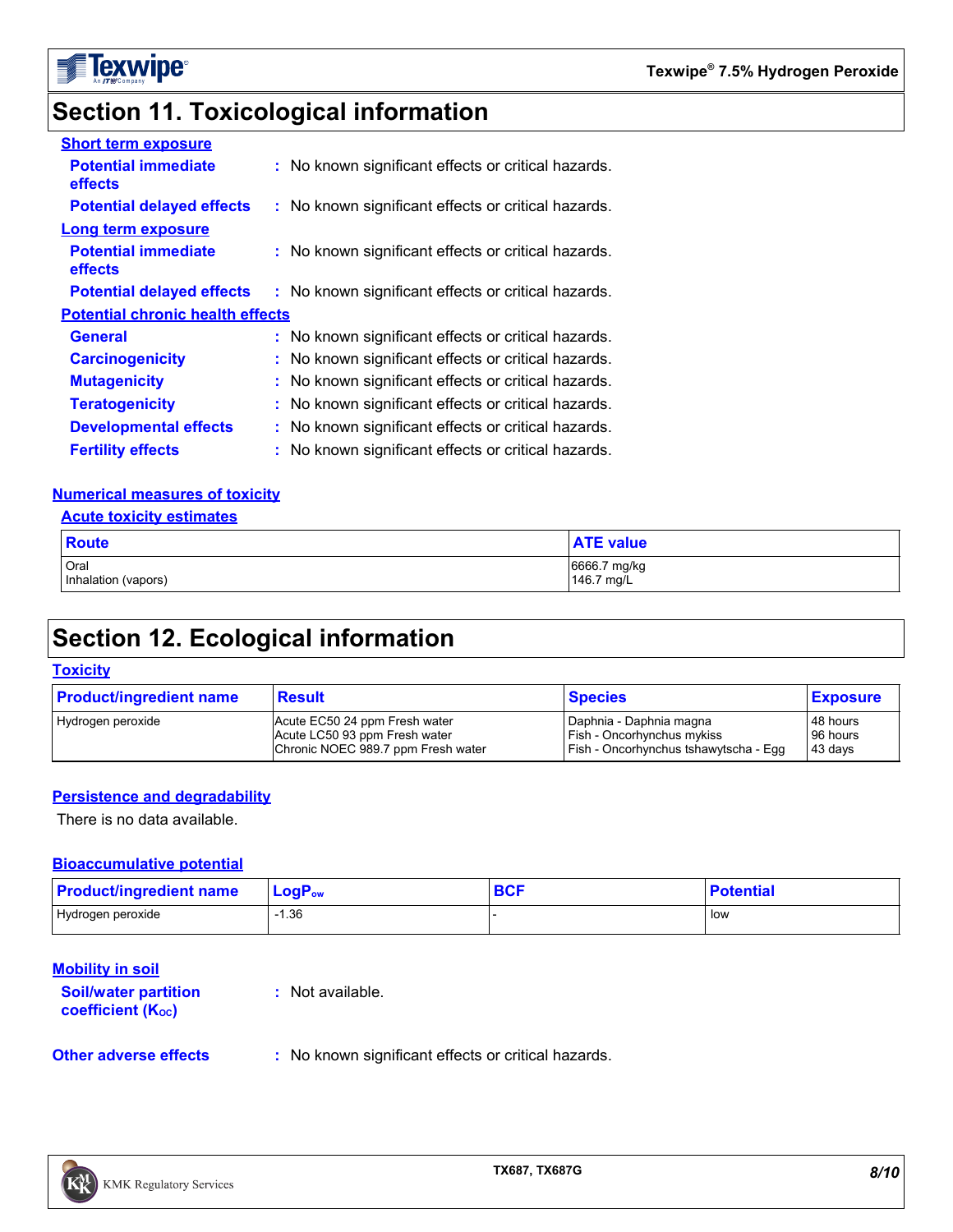

### **Section 13. Disposal considerations**

**Disposal methods :**

The generation of waste should be avoided or minimized wherever possible. Disposal of this product, solutions and any by-products should comply with the requirements of environmental protection and waste disposal legislation and any regional local authority requirements. Dispose of surplus and non-recyclable products via a licensed waste disposal contractor. Waste should not be disposed of untreated to the sewer unless fully compliant with the requirements of all authorities with jurisdiction. Waste packaging should be recycled. Incineration or landfill should only be considered when recycling is not feasible. This material and its container must be disposed of in a safe way. Care should be taken when handling empty containers that have not been cleaned or rinsed out. Empty containers or liners may retain some product residues. Avoid dispersal of spilled material and runoff and contact with soil, waterways, drains and sewers.

### **Section 14. Transport information**

|                                      | <b>DOT Classification</b> | <b>TDG Classification</b> | <b>IMDG</b>    | <b>IATA</b>              |
|--------------------------------------|---------------------------|---------------------------|----------------|--------------------------|
| <b>UN number</b>                     | Not regulated.            | Not regulated.            | Not regulated. | Not regulated.           |
| <b>UN proper</b><br>shipping name    |                           |                           |                |                          |
| <b>Transport</b><br>hazard class(es) |                           | $\overline{\phantom{0}}$  |                |                          |
| <b>Packing group</b>                 | $\overline{\phantom{a}}$  | $\overline{\phantom{0}}$  |                | $\overline{\phantom{0}}$ |
| <b>Environmental</b><br>hazards      | No.                       | No.                       | No.            | No.                      |

**AERG :** Not applicable.

**Special precautions for user Transport within user's premises:** always transport in closed containers that are **:** upright and secure. Ensure that persons transporting the product know what to do in the event of an accident or spillage.

### **Section 15. Regulatory information**

| <b>U.S. Federal regulations</b>                                                   | : United States inventory (TSCA 8b): All components are listed or exempted. |  |
|-----------------------------------------------------------------------------------|-----------------------------------------------------------------------------|--|
| <b>Clean Air Act Section 112</b><br>(b) Hazardous Air<br><b>Pollutants (HAPS)</b> | : Not listed                                                                |  |
| <b>Clean Air Act Section 602</b><br><b>Class I Substances</b>                     | : Not listed                                                                |  |
| <b>Clean Air Act Section 602</b><br><b>Class II Substances</b>                    | : Not listed                                                                |  |
| <b>DEA List I Chemicals</b><br>(Precursor Chemicals)                              | : Not listed                                                                |  |
| <b>DEA List II Chemicals</b><br><b>(Essential Chemicals)</b>                      | : Not listed                                                                |  |
| <b>SARA 302/304</b>                                                               |                                                                             |  |

**Composition/information on ingredients**